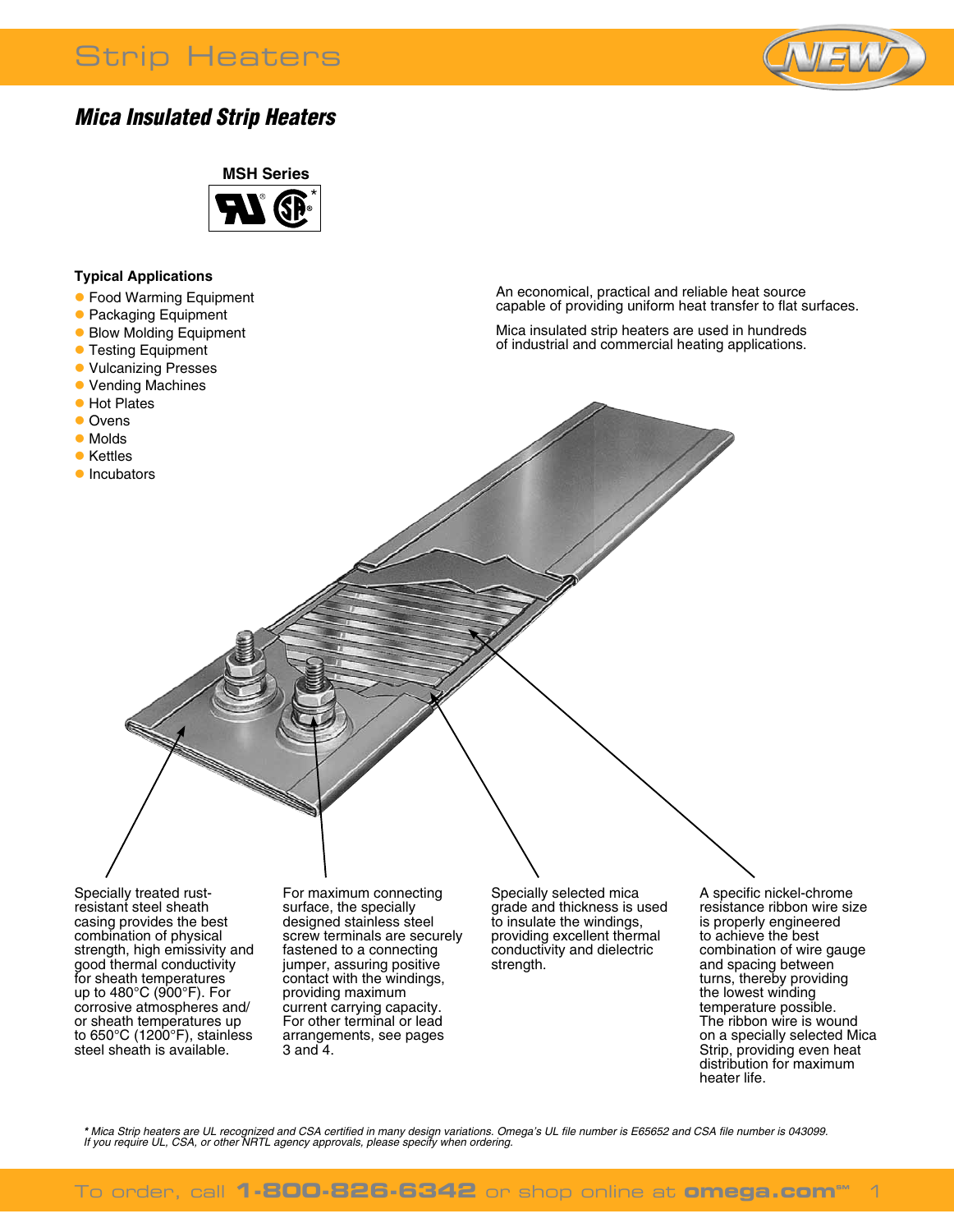



**Material Specifications and Physical Sizes Standard Sheath Material:** Rust resistant steel **Optional:** Stainless steel or aluminum

**Minimum Width:** 15.88 mm (5 ⁄8"), may vary depending

**Length Tolerance:** Up to 610 mm (24") ± 1.59 mm (1/<sub>16</sub>")

**Nominal Thickness:** 4.76 mm (3 ⁄16")

**Width Tolerance:** ± 0.79 mm (1/32") **Maximum Length:** 1829 mm (72")

Over 610 mm (24")  $\pm$  3.18 mm (1/8")

**25.4 mm (1") Wide Strips:** 8-32 threads **Over 25.4 mm (1") Wide Strips:** 10-32 threads

on termination

**Screw Terminals:**

### *Specifications and Tolerances*

If tighter tolerances are required consult OMEGA. A heater's physical size combined with electrical ratings will determine the actual minimums and maximums.

#### **Performance Ratings**

**Maximum Sheath Temperature: Rust Resistant Steel:** 480°C (900°F) **Stainless Steel:** 650°C (1200°F)

**Nominal Watt Density:** 5 to 45 Watt/in2 (0.8 to 7.0 Watt/cm2)

**Maximum Watt Density:** Depends on operating temperature and heater size; 38 Watt/in<sup>2</sup> (5.9 Watt/cm<sup>2</sup>) Maximum when UL and CSA approval is required

#### **Electrical Specifications**

**Maximum Voltage:** 480V

**Maximum Amperage: Lead Wire Termination:** 10 A **Screw Terminations:** 8-32UNF—20 A; 10-32UNF—25 A

**Resistance Tolerance:** 10%, −5%

**Wattage Tolerance:** 5%, −10%

**Formula for Calculating Watt Density**

**Watt Density** = — **Heater Wattage** 

(Heater Width -  $\frac{3}{8}$ )  $\times$  (Heater Length - Cold Area\*)

 *\* Cold area consists of holes or cutouts.*

#### **Minimum Termination Distance from Edge of Heater**



#### **Installation Instructions**

- 1. Mica insulated strip heaters are available with mounting slots at each end for surface mounting applications or without mounting slots for insertion into milled slots.
- 2. For surface mounting installations, mica strip heaters must be clamped securely along their entire length to a smooth metal surface by using metal clamps 76 to 127 mm (3 to 5") apart.
- 3. Holes along the body of the strip heater for mounting purposes are not recommended and should only be used when there is no other means of clamping the strip heater down. These holes take up valuable winding space, increasing watt density, resulting in poor heater life.



- 4. When supported by mounting slots, the terminal end should be secured firmly. Opposite end should be slightly loosened to allow for linear expansion.
- 5. The surface being heated must be clean and smooth for efficient heat transfer. Small air gaps caused by imperfections can cause hot spots, resulting in heater failure.
- 6. Contaminants such as oil, plastics, and dirt should not be allowed to collect on heaters, as they will find their way into the heater windings, eventually carbonizing and causing electrical shorts.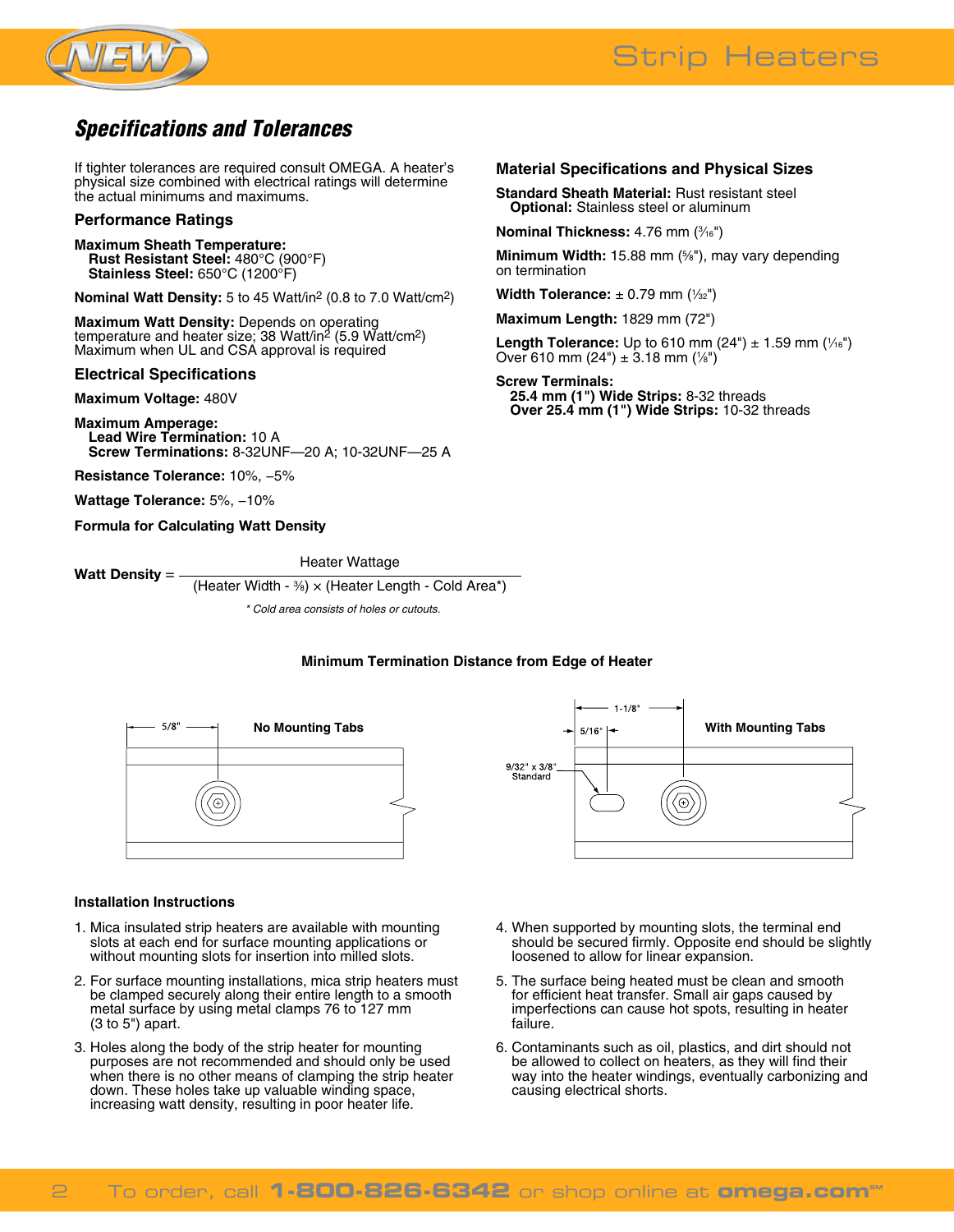

## *Screw Terminal Terminations*

#### **Type T1**

Screw terminals at opposite ends. Minimum width required is 22 mm (7 ⁄8").

### **Type T2**

Screw terminals tandem at one end. Minimum width required is 22 mm (7 ⁄8").



A

#### **Type B** Low-profile 10-32 button terminals with binding head screws. Same location and minimum width requirements as types T1, T2 and T3. 6-32

threads available. **Type B1** Terminals at opposite ends (see T1)

**Type B2** Terminals same end (see T2)

**Type B3** Terminals same end (shown)



# *Terminal Protection*

### **Type C**



**Type T3**

Screw terminals parallel at one end.

**Type CD** Box with wire braid

### **Type P1**

High-Temperature quick-disconnect plug. Available on 22 mm (7 ⁄8") widths (depending on termination configuration) and wider with cup and plug assembly or just cup. Type P1Q shown with 90° plug and galvanized armor cable. Other options available. Consult OMEGA.



#### **Igloo™**

Igloo ceramic terminal covers consist of two ceramic parts. With a tight-fitting cap and a solid base, an Igloo cover will fully insulate any standard 8-32 or 10-32 terminal lug used for electrical wiring hookup. Igloo covers can be assembled onto any standard mica strips with 10-32 screw terminals. Igloo covers are available in 3 different styles: single port, double port in-line and double port 90°. For specific model numbers visit omega.com. Heater with double port in-line Igloo cover shown here.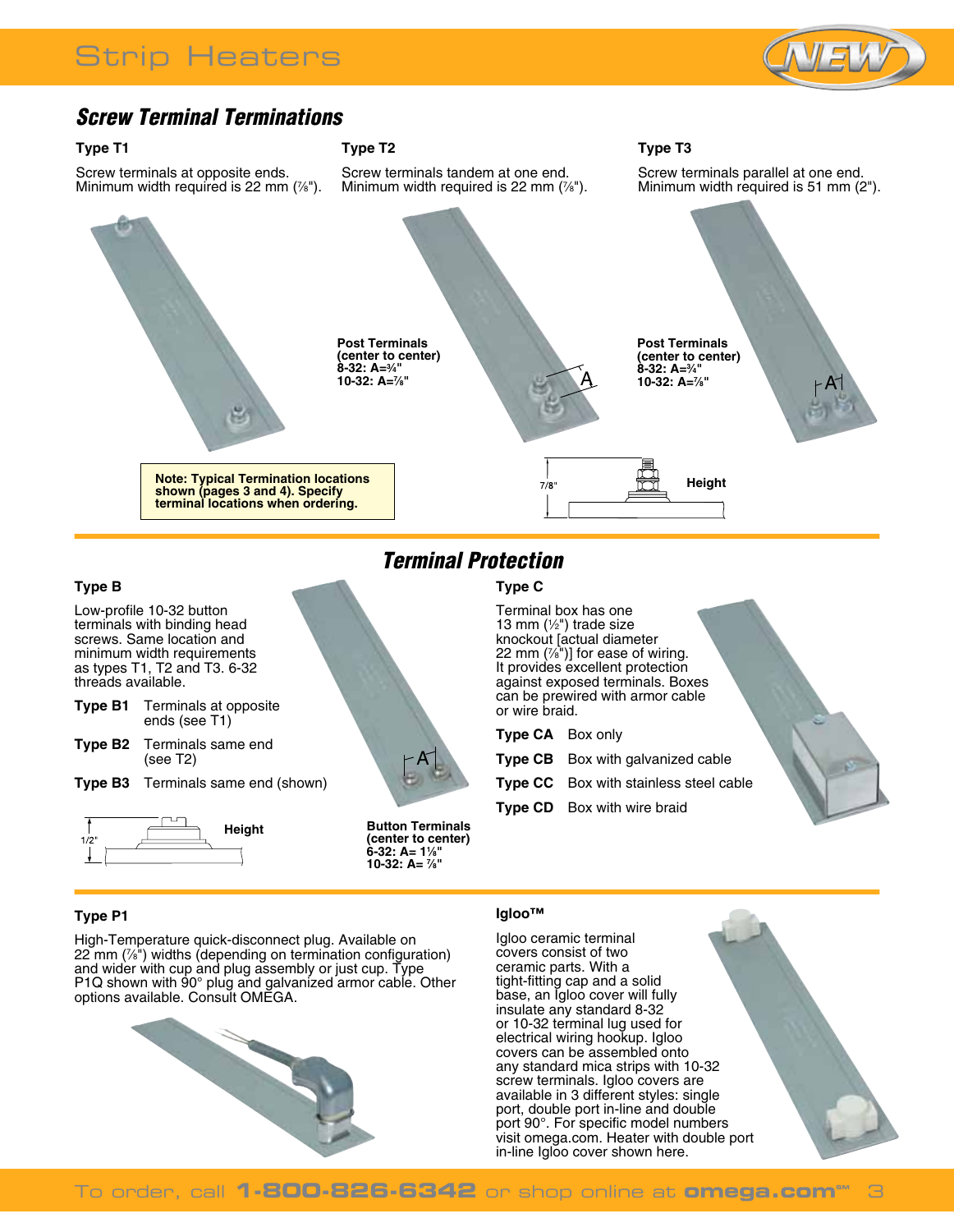

### *Lead Wire Terminations*

#### **Type W1**

Wire braid leads offer sharp bending not possible with armor cable. 254 mm (10") of wire braid over 305 mm (12") leads is standard. If longer braid or leads are required, specify. Minimum width required is 22 mm (7 ⁄8").

#### **Type W2**

Flexible stainless steel braided lead wires exiting at same end. 254 mm (10") stainless steel braid over 305 mm (12") leads is standard. If longer braid or leads are required, specify. Minimum width required is 29 mm (11 ⁄8").



#### **Type W3**

Flexible stainless steel braided lead wires exiting at opposite ends. 254 mm (10") stainless steel braid over 305 mm (12") leads is standard. If longer braid or leads are required, specify. Minimum width required is 19 mm (3 ⁄4").



#### **Type L1**

Flexible lead wire exiting from the top through a brass eyelet. 254 mm (10") long leads standard; if longer leads are required, specify. Minimum width required is 22 mm (7 ⁄8").

#### **Type L2**

Flexible lead wire exiting same end. 254 mm (10") long leads standard; if longer leads are required, specify. Minimum width required is 29 mm  $(1\frac{1}{8})$ .

#### **Type L3**

Flexible lead wire exiting at opposite ends. 254 mm (10") long leads standard; if longer leads are required, specify. Minimum width required is 19 mm (3 ⁄4").



### *Abrasion Resistant Terminations*

#### **Type R1**

Armor cable provides far superior protection to lead wires where abrasion is a constant problem. Available with 2- or 3-prong plugs. 254 mm (10") of armor cable over 305 mm (12") leads is standard. If longer cable, leads or plugs are required, specify. Minimum width required is 25 mm (1").

| <b>Type R1A</b> Galvanized cable, crimped             |
|-------------------------------------------------------|
| Type R1B Stainless Steel cable, crimped               |
| Type R1C Galvanized cable, tack welded                |
| Type R1D Stainless Steel cable, tack welded           |
| <b>Type R1E</b> Galvanized cable, full silver brazing |
| Type R1F Stainless Steel, full silver brazing         |



#### **Type R2**

Right-angle armor cable can be positioned in any direction. 254 mm (10") of armor cable over 305 mm (12") leads is standard. If longer leads are required, specify. Minimum width required is 32 mm (11 ⁄4").

**Type R2A** Galvanized cable, crimped

**Type R2B** Stainless steel cable, crimped

**Type R2C** Plain leads, no cable

4 To order, call **1-800-826-6342** or shop online at **omega.com**<sup>M</sup>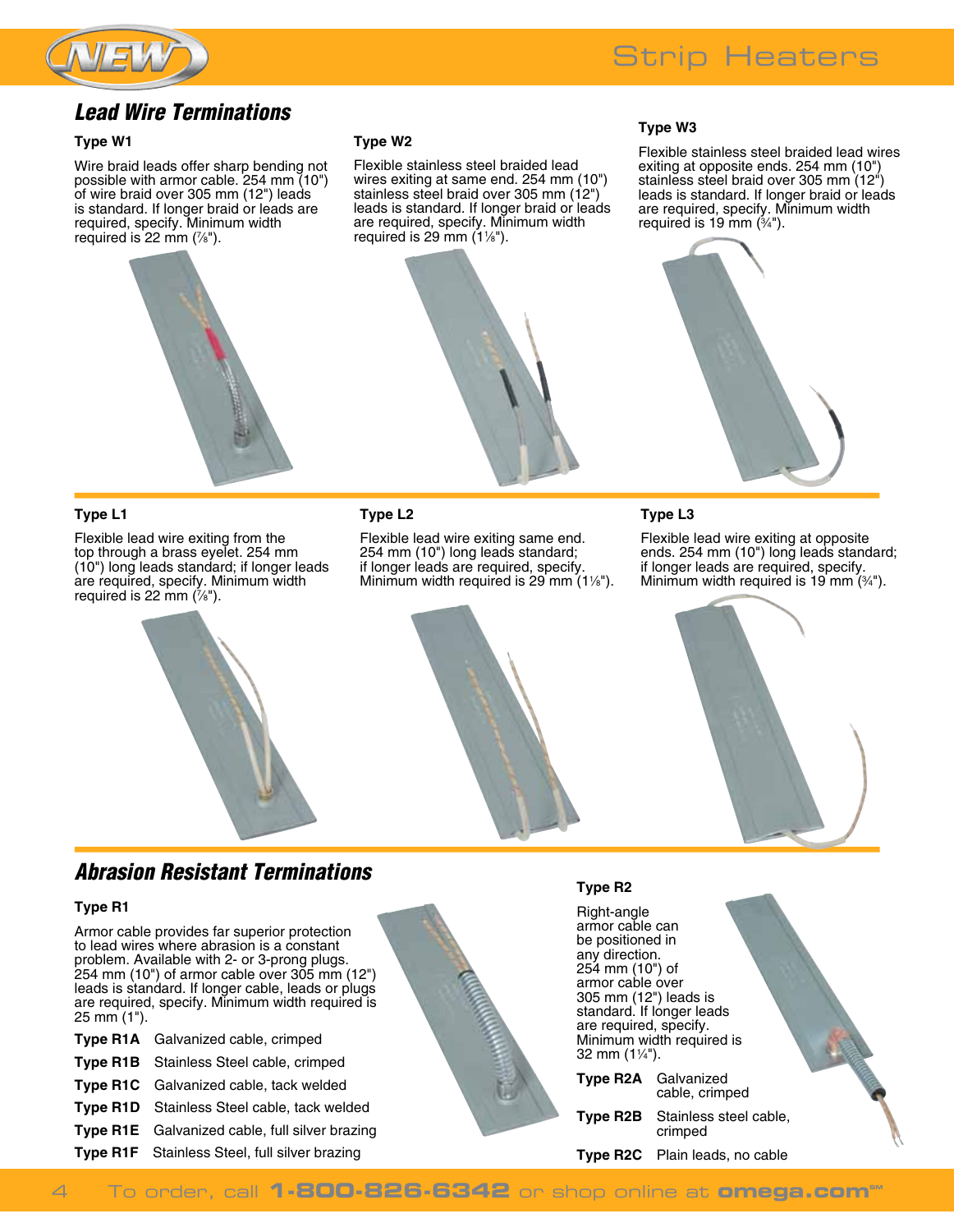# Strip Heaters



### *Additional Mica Strip Heater Optional Features*



**Disc Heater**

When ordering disc heaters, specify outside diameter, electrical ratings, and termination type. If mounting holes are required, specify location and hole size.



#### **Ring Heaters**

When ordering ring heaters, specify inside and outside diameters, electrical ratings, and termination type. If mounting holes are required, specify location and hole size.

### *Custom Engineered/Manufactured*



#### **Irregular Shape**

Mica strip heaters can be made into any practical shape and electrical rating. We welcome your inquires.

## *Non-Metal Sheath Custom Mica Heaters*

### 

#### **Open Element**

This economical heater design without the metal case is commonly used in laminating machines. The heater assembly can be suspended or sandwiched between non-metallic machine parts, eliminating the need for additional and expensive metal cases.



Non-metal sheath strip heaters can be made into any practical shape and electrical rating. We welcome your inquires.

#### **Sinuated (Serpentine) Element Design**

Sinuated (serpentine) wound coil design is used for low temperature and low watt density applications within the 3 to 10 A range.

### $\sim$

 $\overline{\mathfrak{e}_\mathfrak{C}}$ 

#### **Distributed Wattage**

A mica strip heater can be designed with varying heat profile along the length for uneven heat distribution.

**Strip Heaters shown on this page are a small representation of the many Custom Engineered and Manufactured designs Omega has produced. If you have a special application and need free technical assistance, consult our team of professionals with your requirements. We welcome your inquiries.**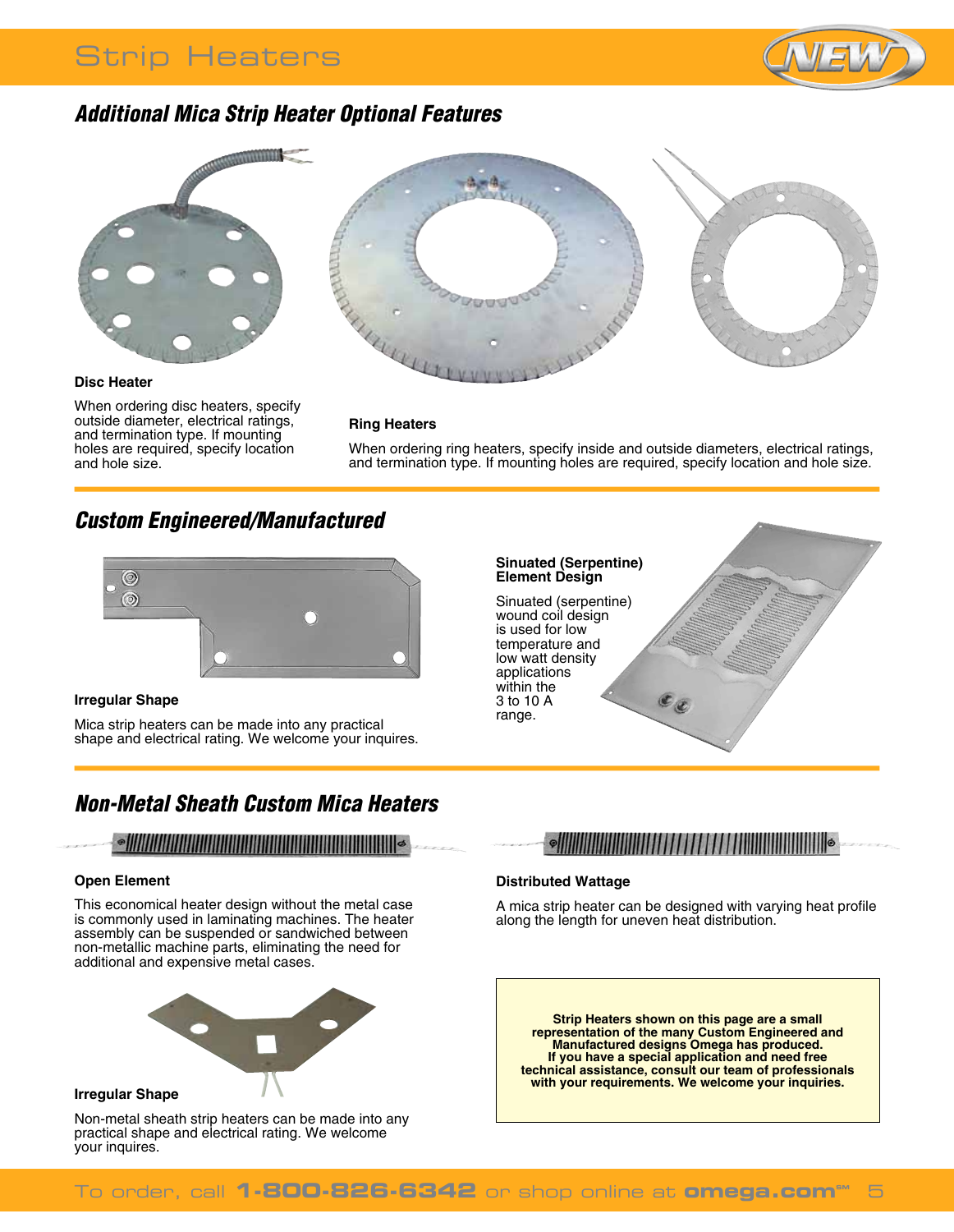

# *Sizes and Ratings*

Model numbers shown are for heaters without mounting slots. Termination Types L1 and L2 have 254 mm (10") leads. R1 and R2 have 254 mm (10") galvanized armor cable over 305 mm (12") leads. W1 and W2 have 254 mm (10") stainless steel braid over 305 mm (12") leads.

| <b>To Order</b> Visit omega.com/msh for Pricing and Details |                                    |              |                                   |                |                                  |              |                              |                      |                      |  |  |
|-------------------------------------------------------------|------------------------------------|--------------|-----------------------------------|----------------|----------------------------------|--------------|------------------------------|----------------------|----------------------|--|--|
| <b>Model No.</b>                                            |                                    | <b>Width</b> |                                   | Length         |                                  |              | <b>Watt Density</b>          |                      |                      |  |  |
| <b>120V</b>                                                 | <b>240V</b>                        | mm           | inch                              | mm             | inch                             | <b>Watts</b> | Watt/cm <sup>2</sup>         | Watt/in <sup>2</sup> | <b>Termination</b>   |  |  |
| <b>MSH00001</b>                                             | <b>MSH00002</b>                    | 25.4         | 1                                 | 152.4          | $\,6\,$                          | 100          | 5                            | 32                   | L2                   |  |  |
|                                                             | <b>MSH00003</b>                    | 25.4         | 1                                 | 571.5          | $22\frac{1}{2}$                  | 525          | 6                            | 39                   | W1                   |  |  |
|                                                             | <b>MSH00004</b>                    | 31.8         | $1\frac{1}{4}$                    | 1016.0         | 40                               | 750          | 5                            | 31                   | R <sub>2</sub>       |  |  |
|                                                             | <b>MSH00005</b>                    | 38.1         | $1\frac{1}{2}$                    | 139.7          | $5\frac{1}{2}$                   | 225          | 7                            | 44                   | L1                   |  |  |
|                                                             | <b>MSH00006</b>                    | 38.1         | $1\frac{1}{2}$                    | 139.7          | $5\frac{1}{2}$                   | 225          | $\overline{7}$               | 44                   | L2                   |  |  |
| <b>MSH00007</b>                                             |                                    | 38.1         | $1\frac{1}{2}$                    | 139.7          | $5\frac{1}{2}$                   | 125          | $\overline{\mathbf{4}}$      | 25                   | T <sub>2</sub>       |  |  |
| <b>MSH00008</b>                                             |                                    | 38.1         | $1\frac{1}{2}$                    | 152.4          | 6                                | 300          | 8                            | 53                   | L2                   |  |  |
|                                                             | <b>MSH00009</b>                    | 38.1         | $1\frac{1}{2}$                    | 152.4          | 6                                | 250          | $\overline{7}$               | 44                   | W <sub>1</sub>       |  |  |
|                                                             | <b>MSH00010</b>                    | 38.1         | $1\frac{1}{2}$                    | 203.2          | 8                                | 355          | $\overline{7}$               | 45                   | L2                   |  |  |
| <b>MSH00011</b>                                             | <b>MSH00012</b>                    | 38.1         | $1\frac{1}{2}$                    | 203.2          | 8                                | 400          | 8                            | 51                   | L2                   |  |  |
| <b>MSH00013</b>                                             | <b>MSH00014</b>                    | 38.1         | $1\frac{1}{2}$                    | 203.2          | 8                                | 400          | 8                            | 51                   | T <sub>2</sub>       |  |  |
|                                                             |                                    | 38.1         | $1\frac{1}{2}$                    | 241.3          | $9\frac{1}{2}$                   | 200          | 3                            | 21                   | L2                   |  |  |
|                                                             | <b>MSH00015</b>                    | 38.1         | $1\frac{1}{2}$                    | 254.0          | 10                               | 450          | $\overline{7}$               | 44                   | L2                   |  |  |
| <b>MSH00016</b>                                             | <b>MSH00017</b>                    | 38.1         | $1\frac{1}{2}$                    | 266.7          | $10\frac{1}{2}$                  | 250          | 4                            | 23                   | T <sub>2</sub>       |  |  |
|                                                             | <b>MSH00018</b>                    | 38.1<br>38.1 | $1\frac{1}{2}$<br>$1\frac{1}{2}$  | 279.4<br>279.4 | 11<br>11                         | 500<br>600   | 7<br>8                       | 44<br>53             | L1<br>W1             |  |  |
|                                                             |                                    |              |                                   |                |                                  |              |                              |                      |                      |  |  |
| <b>MSH00019</b>                                             |                                    | 38.1         | $1\frac{1}{2}$                    | 304.8          | 12                               | 400          | $\mathbf 5$                  | 32                   | L2                   |  |  |
| <b>MSH00020</b>                                             | <b>MSH00021</b>                    | 38.1<br>38.1 | $1\frac{1}{2}$<br>$1\frac{1}{2}$  | 355.6          | 14<br>16                         | 500<br>600   | 5<br>6                       | 34<br>36             | T <sub>2</sub><br>L2 |  |  |
|                                                             | <b>MSH00022</b>                    | 38.1         | $1\frac{1}{2}$                    | 406.4<br>431.8 | 17                               | 500          | 4                            | 28                   | L1                   |  |  |
|                                                             |                                    |              |                                   |                |                                  |              |                              |                      |                      |  |  |
| <b>MSH00023</b>                                             | <b>MSH00024</b>                    | 38.1<br>38.1 | $1\frac{1}{2}$<br>$1\frac{1}{2}$  | 457.2<br>571.5 | 18<br>$22\frac{1}{2}$            | 500<br>775   | 4<br>5                       | 26<br>32             | L2<br>W1             |  |  |
|                                                             | <b>MSH00025</b>                    | 38.1         | $1\frac{1}{2}$                    | 609.6          | 24                               | 1000         | 6                            | 39                   | L2                   |  |  |
|                                                             | <b>MSH00026</b>                    | 38.1         | $1\frac{1}{2}$                    | 762.0          | 30                               | 1000         | 5                            | 31                   | L2                   |  |  |
|                                                             | <b>MSH00027</b>                    | 38.1         | $1\frac{1}{2}$                    | 914.4          | 36                               | 1000         | 4                            | 25                   | L2                   |  |  |
| <b>MSH00028</b>                                             |                                    | 38.1         | $1\frac{1}{2}$                    | 914.4          | 36                               | 1000         | 4                            | 25                   | T <sub>2</sub>       |  |  |
|                                                             | <b>MSH00029</b>                    | 50.8         | 2                                 | 76.2           | 3                                | 100          | 5                            | 31                   | T2                   |  |  |
| <b>MSH00030</b>                                             |                                    | 50.8         | $\boldsymbol{2}$                  | 101.6          | $\overline{4}$                   | 20           | 1                            | 4                    | T2                   |  |  |
| <b>MSH00031</b>                                             |                                    | 50.8         | $\overline{c}$                    | 101.6          | $\overline{4}$                   | 30           | 1                            | 6                    | T <sub>2</sub>       |  |  |
| <b>MSH00032</b>                                             |                                    | 50.8         | 2                                 | 101.6          | 4                                | 40           | 1                            | 8                    | T2                   |  |  |
| <b>MSH00033</b>                                             |                                    | 50.8         | $\overline{c}$                    | 101.6          | 4                                | 50           | 2                            | 10                   | T <sub>2</sub>       |  |  |
|                                                             | <b>MSH00034</b>                    | 50.8         | $\mathbf{2}$                      | 101.6          | 4                                | 100          | 3                            | 21                   | T <sub>3</sub>       |  |  |
|                                                             | <b>MSH00035</b>                    | 50.8         | $\boldsymbol{2}$                  | 101.6          | 4                                | 100          | 3                            | 21                   | W <sub>1</sub>       |  |  |
|                                                             | <b>MSH00036</b>                    | 50.8         | $\overline{\mathbf{c}}$           | 101.6          | $\overline{\mathbf{4}}$          | 150          | 5                            | 31                   | W1                   |  |  |
|                                                             | <b>MSH00037</b>                    | 50.8         | $\overline{c}$                    | 101.6          | 4                                | 200          | 6                            | 41                   | W1                   |  |  |
|                                                             | <b>MSH00038</b>                    | 50.8         | $\overline{c}$                    | 203.2          | 8                                | 275          | $\overline{\mathbf{4}}$      | 24                   | L1                   |  |  |
|                                                             | <b>MSH00039</b>                    | 50.8         | $\overline{c}$                    | 698.5          | $27\frac{1}{2}$                  | 1200         | $\overline{4}$               | 28                   | L2                   |  |  |
|                                                             | <b>MSH00040</b><br><b>MSH00041</b> | 50.8         | $\overline{c}$                    | 1092.2         | 43                               | 1400         | 3                            | 21                   | T <sub>2</sub>       |  |  |
|                                                             | <b>MSH00042</b>                    | 61.9<br>63.5 | $2\frac{7}{16}$<br>$2\frac{1}{2}$ | 139.7<br>101.6 | $5\frac{1}{2}$<br>$\overline{4}$ | 350<br>150   | 6<br>4                       | 38<br>24             | T <sub>3</sub><br>T1 |  |  |
|                                                             |                                    |              |                                   |                |                                  |              |                              |                      |                      |  |  |
|                                                             | <b>MSH00043</b>                    | 63.5         | $2\frac{1}{2}$                    | 152.4          | 6                                | 350          | 5                            | 33                   | R <sub>1</sub>       |  |  |
| <b>MSH00045</b>                                             | <b>MSH00044</b><br><b>MSH00046</b> | 63.5         | $2\frac{1}{2}$                    | 215.9          | $8\frac{1}{2}$                   | 350          | 3                            | 22                   | T <sub>3</sub>       |  |  |
| <b>MSH00047</b>                                             |                                    | 63.5<br>63.5 | $2\frac{1}{2}$<br>$2\frac{1}{2}$  | 254.0<br>355.6 | 10<br>14                         | 350<br>625   | 3<br>$\overline{\mathbf{4}}$ | 18<br>23             | L2<br>L2             |  |  |
|                                                             |                                    |              |                                   |                |                                  |              |                              |                      |                      |  |  |
| <b>MSH00048</b>                                             |                                    | 73.0         | $2\frac{7}{8}$                    | 152.4          | 6                                | 300          | 4                            | 24                   | T <sub>3</sub>       |  |  |
| <b>MSH00050</b>                                             | <b>MSH00049</b>                    | 73.0         | $2\frac{7}{8}$                    | 152.4          | 6                                | 300          | 4                            | 24                   | T <sub>3</sub><br>L1 |  |  |
| <b>MSH00051</b>                                             |                                    | 76.2<br>76.2 | 3<br>3                            | 177.8<br>177.8 | $\overline{7}$<br>$\overline{7}$ | 200<br>500   | $\overline{\mathbf{c}}$<br>5 | 13<br>32             | L1                   |  |  |
|                                                             |                                    |              |                                   |                |                                  |              |                              |                      |                      |  |  |